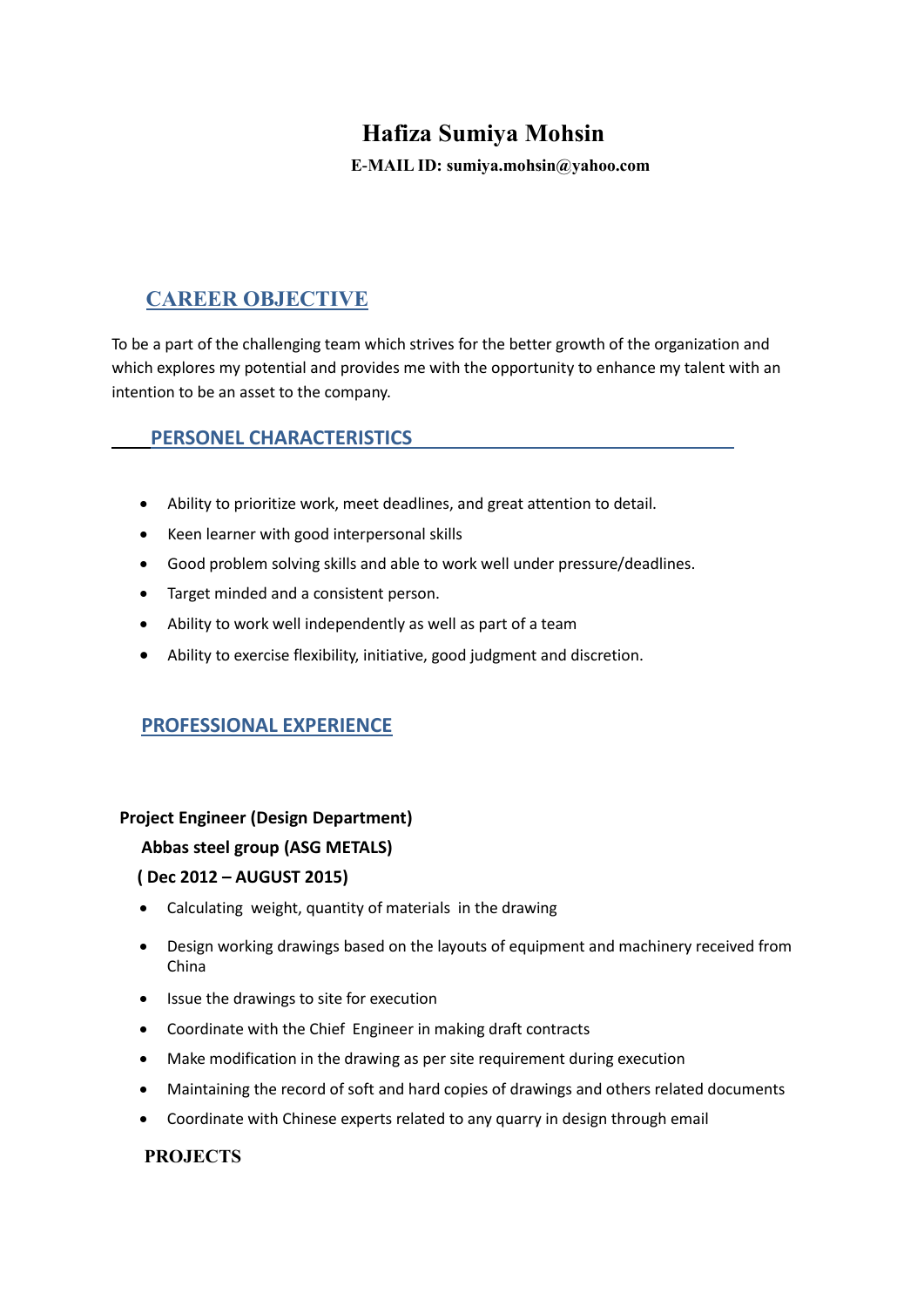Design working drawing of: 18 inch rolling mill,5Tone Induction Furnance,10Tone Induction Furnance,15Tone Induction Furnace, pump house, Abbas engineering project

# **TEACHING EXPERIENCE**

## **NED UNIVERSITY OF ENGINEERING &TECHNOLOGY**

## **LECTURER**

Teaching Engineering Drawing to the B.E students

### **NAZEER HUSSAIN UNIVERSITY**

### **(JANUARY-2016 TO AUGUST-2016)**

## **LECTURER**

- Taught **mechanics of material-II** and **engineering mechanics –I ( statics)**
- Coordinate with chairperson of the department in maintaining course file and assist him in Fluid mechanics subject

## **PRISTON TECHNICAL COLLEGE**

## **(SEPTEMBER 2015 TILL DECEMBER 15)**

Taught Technical drawing, Safety practice, Hydraulic machine, Machine design to D.A.E and B.TECH Students.

#### **OTHERS TEACHING EXPERIENCE**

- Taught Mathematics Intermediate Classes: pre.engineering and computer science
- Taught engineering subjects at university to junior students
- Taught intermediate and graduate students at home

# **INTERNEE AT HINOPAK MOTORS LIMITED**

#### **6 th MAY 2011 to 1ST JULY 2011**

- Internee at HINO PAK MOTORS Limited in Progressive Manufacturing Department (PMD**)**
- Worked on excel and made complete name part lists. Made different parts data sheets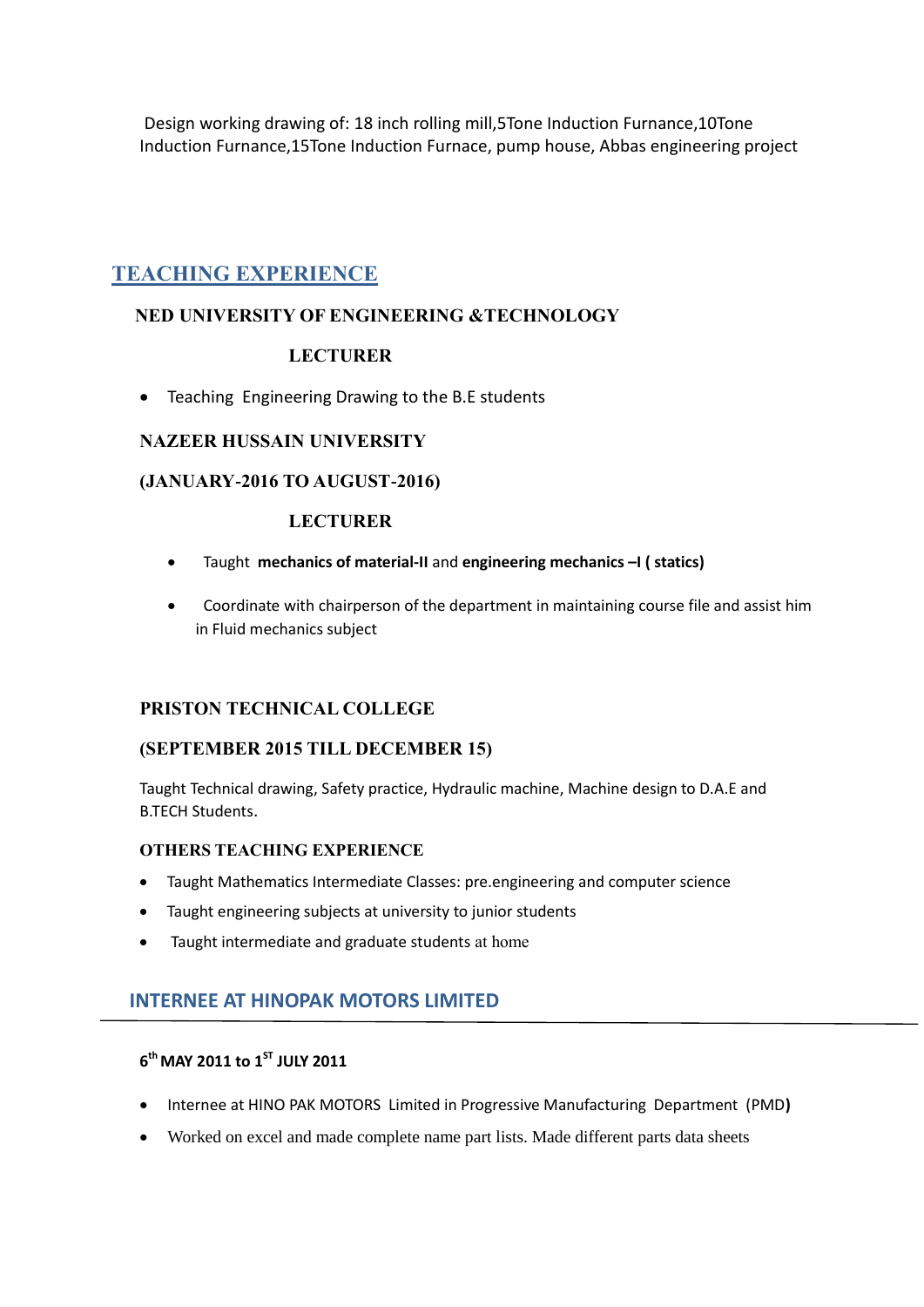- Analyze QC process sheet, study different drawings, & calculate blank sizes also done scanning of drawings parallel.
- Visits taken place at THAL ENGINEERING, NEW CENTURY BUSINESS (NCB) & LANDHI ENGINEERING as there vendors.

#### **INDUSTRIAL VISIT**

- Visited PMTF (Pakistan Machine and Tool Factory) in March 2011 with SME members.
- Visited steel mills
- Visited Bolan Casting

# **EDUCATION**

| <b>Masters in Design System</b>                                                                                           | June 2014– Dec 2016 |
|---------------------------------------------------------------------------------------------------------------------------|---------------------|
| NED University of Engineering• & Technology                                                                               | 3.89 CGPA aggregate |
| Thesis on "Mathematical modeling of swelling elastomers" is in process for the<br>completion of master's degree in NEDUET |                     |
| <b>B.E. MECHANICAL Engineering</b>                                                                                        | Jan 2009-Dec 2012   |
| NED University of Engineering • & Technology.                                                                             | $1st$ division      |
| <b>HSC (Pre-Engineering)</b>                                                                                              | $2007 - 2008$       |
| Igra Huffaz College, Karachi.                                                                                             | 82%                 |
| <b>SSC (Matriculation)</b>                                                                                                | $2005 - 2006$       |
| Igra Huffaz Girls School                                                                                                  | 85%                 |

## **CERTIFIED COURSE OF AUTOCAD**

Have completed a course of AUTOCAD from AUTODESK

#### **PROGRAMMING SKILLS**

Studied C language and has an ability to use it for development of various programs.